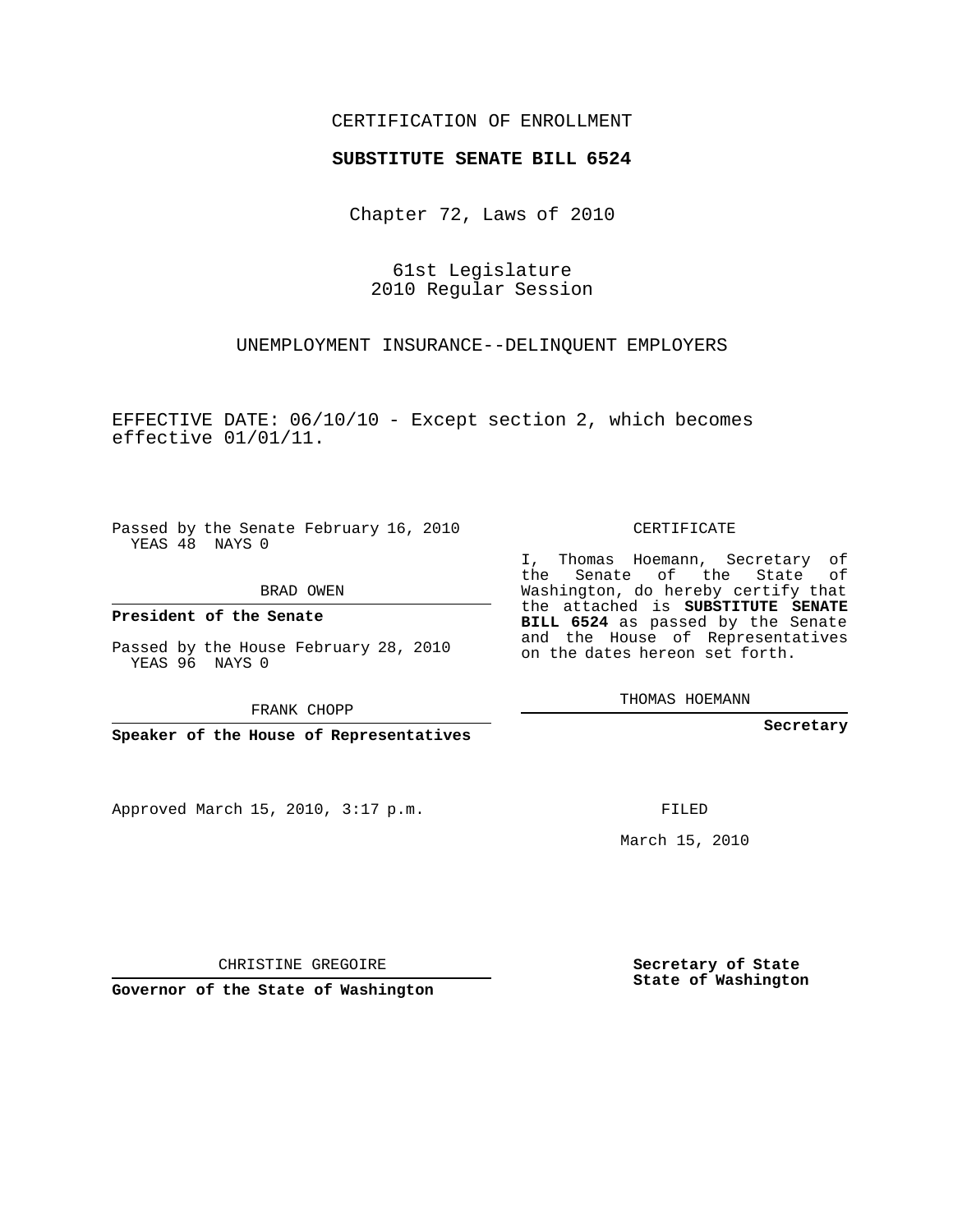## **SUBSTITUTE SENATE BILL 6524** \_\_\_\_\_\_\_\_\_\_\_\_\_\_\_\_\_\_\_\_\_\_\_\_\_\_\_\_\_\_\_\_\_\_\_\_\_\_\_\_\_\_\_\_\_

\_\_\_\_\_\_\_\_\_\_\_\_\_\_\_\_\_\_\_\_\_\_\_\_\_\_\_\_\_\_\_\_\_\_\_\_\_\_\_\_\_\_\_\_\_

Passed Legislature - 2010 Regular Session

## **State of Washington 61st Legislature 2010 Regular Session**

**By** Senate Labor, Commerce & Consumer Protection (originally sponsored by Senators King, Kohl-Welles, Kastama, Holmquist, Keiser, Honeyford, Regala, Franklin, McDermott, Hewitt, and Kline; by request of Employment Security Department)

READ FIRST TIME 01/28/10.

 AN ACT Relating to unemployment insurance penalties and contribution rates for employers who are not "qualified employers"; reenacting and amending RCW 50.29.025; adding a new section to chapter 50.12 RCW; creating a new section; prescribing penalties; and providing an effective date.

BE IT ENACTED BY THE LEGISLATURE OF THE STATE OF WASHINGTON:

 **Sec. 1.** RCW 50.29.025 and 2009 c 493 s 2 and 2009 c 3 s 14 are each reenacted and amended to read as follows:

 (1) For contributions assessed for rate years 2005 through 2009, the contribution rate for each employer subject to contributions under RCW 50.24.010 shall be the sum of the array calculation factor rate and the graduated social cost factor rate determined under this subsection, and the solvency surcharge determined under RCW 50.29.041, if any.

 (a) The array calculation factor rate shall be determined as follows:

 (i) An array shall be prepared, listing all qualified employers in ascending order of their benefit ratios. The array shall show for each qualified employer: (A) Identification number; (B) benefit ratio; and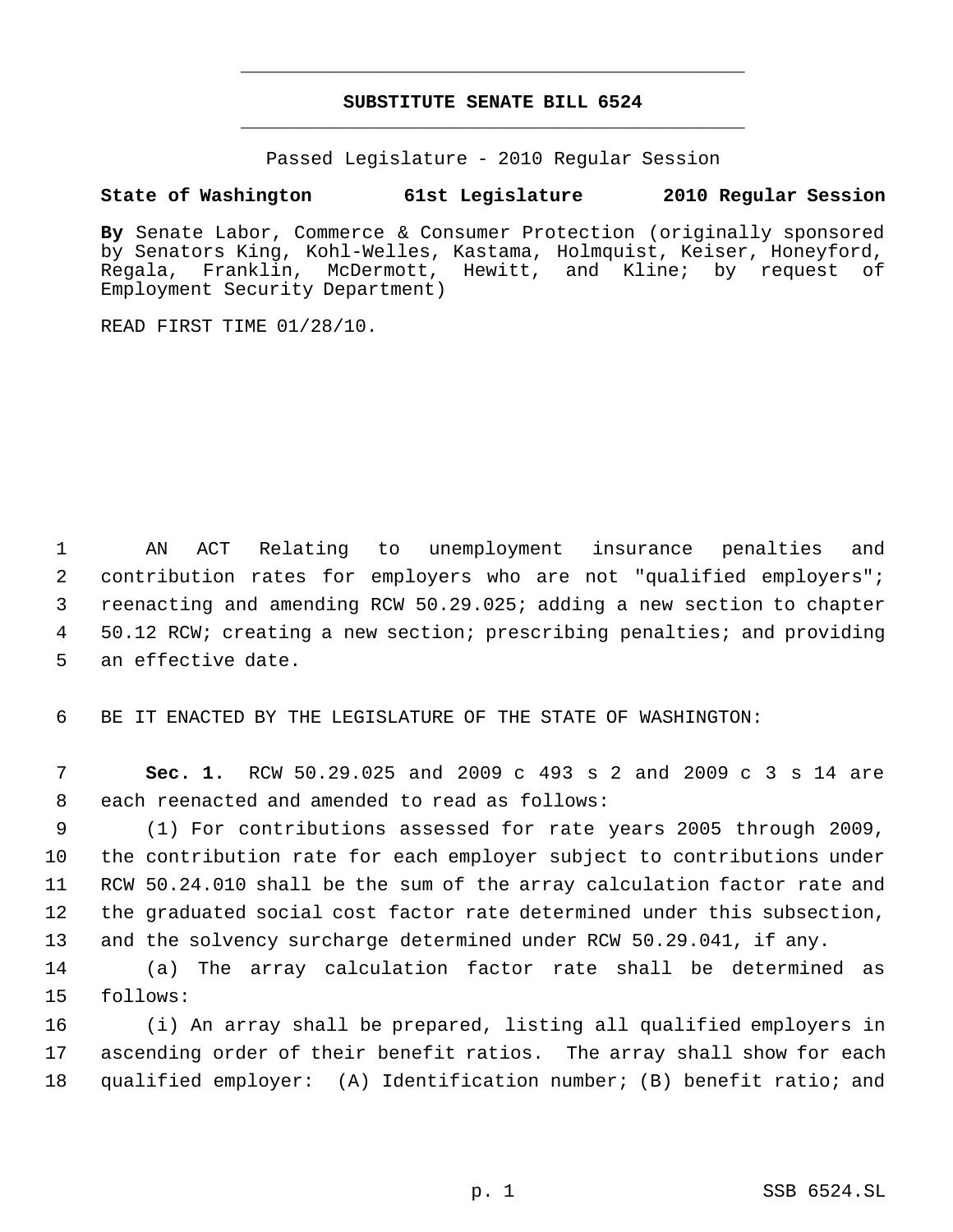(C) taxable payrolls for the four consecutive calendar quarters immediately preceding the computation date and reported to the employment security department by the cut-off date.

 (ii) Each employer in the array shall be assigned to one of forty rate classes according to his or her benefit ratio as follows, and, except as provided in RCW 50.29.026, the array calculation factor rate for each employer in the array shall be the rate specified in the rate class to which the employer has been assigned:

| 9      | <b>Benefit Ratio</b> | Rate      | Rate           |           |
|--------|----------------------|-----------|----------------|-----------|
| 10     | At least             | Less than | Class          | (percent) |
| 11     |                      | 0.000001  | $\mathbf{1}$   | 0.00      |
| 12     | 0.000001             | 0.001250  | $\mathfrak 2$  | 0.13      |
| 13     | 0.001250             | 0.002500  | 3              | 0.25      |
| 14     | 0.002500             | 0.003750  | $\overline{4}$ | 0.38      |
| 15     | 0.003750             | 0.005000  | $\sqrt{5}$     | 0.50      |
| 16     | 0.005000             | 0.006250  | 6              | 0.63      |
| 17     | 0.006250             | 0.007500  | $\tau$         | 0.75      |
| $18\,$ | 0.007500             | 0.008750  | $\,$ 8 $\,$    | 0.88      |
| 19     | 0.008750             | 0.010000  | 9              | 1.00      |
| 20     | 0.010000             | 0.011250  | 10             | 1.15      |
| 21     | 0.011250             | 0.012500  | 11             | 1.30      |
| 22     | 0.012500             | 0.013750  | 12             | 1.45      |
| 23     | 0.013750             | 0.015000  | 13             | 1.60      |
| 24     | 0.015000             | 0.016250  | 14             | 1.75      |
| 25     | 0.016250             | 0.017500  | 15             | 1.90      |
| 26     | 0.017500             | 0.018750  | 16             | 2.05      |
| 27     | 0.018750             | 0.020000  | 17             | 2.20      |
| 28     | 0.020000             | 0.021250  | 18             | 2.35      |
| 29     | 0.021250             | 0.022500  | 19             | 2.50      |
| 30     | 0.022500             | 0.023750  | $20\,$         | 2.65      |
| 31     | 0.023750             | 0.025000  | 21             | 2.80      |
| 32     | 0.025000             | 0.026250  | 22             | 2.95      |
| 33     | 0.026250             | 0.027500  | 23             | 3.10      |
| 34     | 0.027500             | 0.028750  | 24             | 3.25      |
| 35     | 0.028750             | 0.030000  | 25             | 3.40      |
| 36     | 0.030000             | 0.031250  | 26             | 3.55      |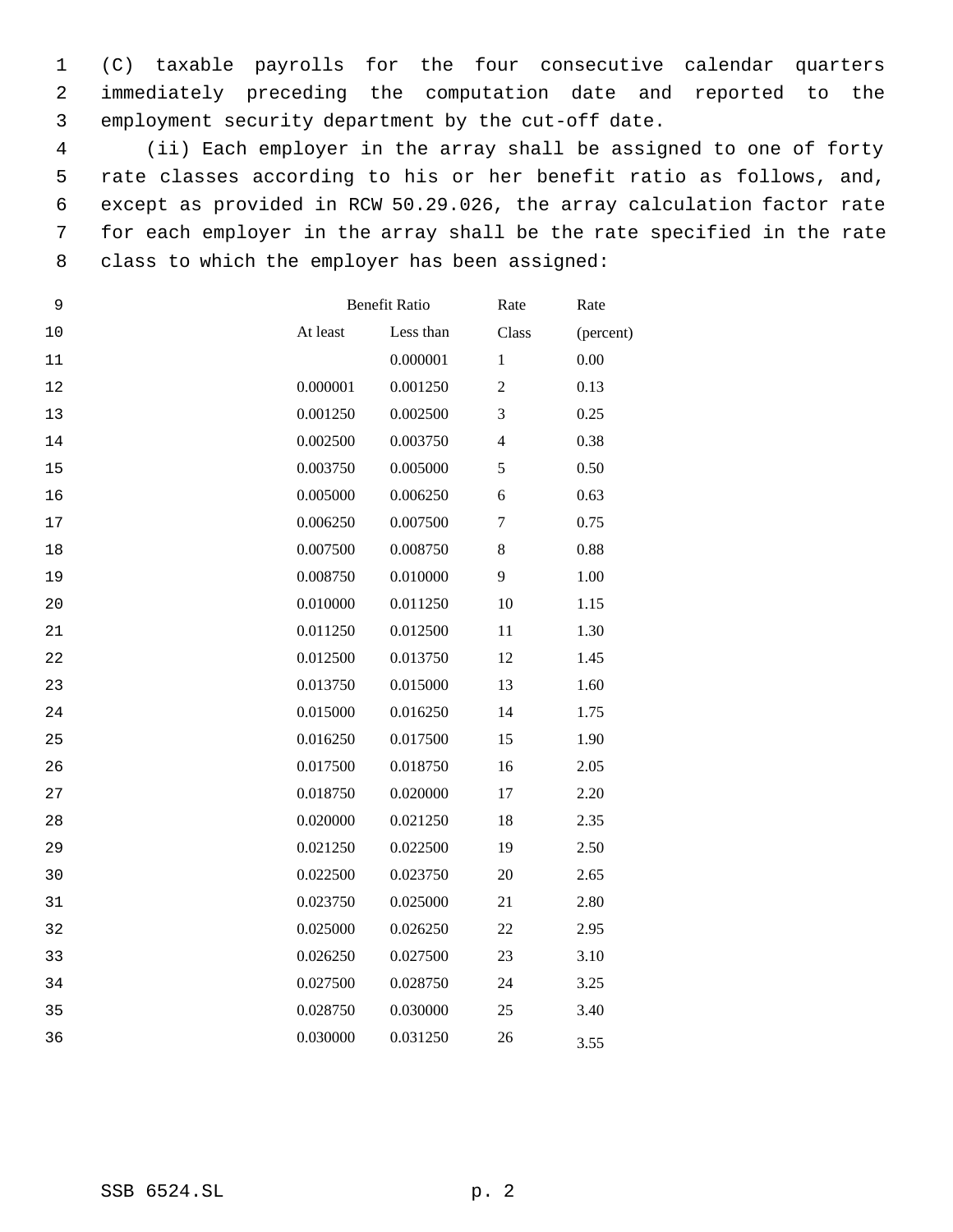| $\mathbf 1$    | 0.031250 | 0.032500 | 27 | 3.70 |
|----------------|----------|----------|----|------|
| $\overline{a}$ | 0.032500 | 0.033750 | 28 | 3.85 |
| 3              | 0.033750 | 0.035000 | 29 | 4.00 |
| $\overline{4}$ | 0.035000 | 0.036250 | 30 | 4.15 |
| 5              | 0.036250 | 0.037500 | 31 | 4.30 |
| 6              | 0.037500 | 0.040000 | 32 | 4.45 |
| 7              | 0.040000 | 0.042500 | 33 | 4.60 |
| 8              | 0.042500 | 0.045000 | 34 | 4.75 |
| 9              | 0.045000 | 0.047500 | 35 | 4.90 |
| 10             | 0.047500 | 0.050000 | 36 | 5.05 |
| 11             | 0.050000 | 0.052500 | 37 | 5.20 |
| 12             | 0.052500 | 0.055000 | 38 | 5.30 |
| 13             | 0.055000 | 0.057500 | 39 | 5.35 |
| 14             | 0.057500 |          | 40 | 5.40 |

 (b) The graduated social cost factor rate shall be determined as follows:

 (i)(A) Except as provided in (b)(i)(B) and (C) of this subsection, the commissioner shall calculate the flat social cost factor for a rate year by dividing the total social cost by the total taxable payroll. The division shall be carried to the second decimal place with the remaining fraction disregarded unless it amounts to five hundredths or more, in which case the second decimal place shall be rounded to the next higher digit. The flat social cost factor shall be expressed as a percentage.

 (B) If, on the cut-off date, the balance in the unemployment compensation fund is determined by the commissioner to be an amount that will provide more than ten months of unemployment benefits, the commissioner shall calculate the flat social cost factor for the rate year immediately following the cut-off date by reducing the total social cost by the dollar amount that represents the number of months for which the balance in the unemployment compensation fund on the cut- off date will provide benefits above ten months and dividing the result by the total taxable payroll. However, the calculation under this subsection (1)(b)(i)(B) for a rate year may not result in a flat social cost factor that is more than four-tenths lower than the calculation 36 under  $(b)(i)(A)$  of this subsection for that rate year.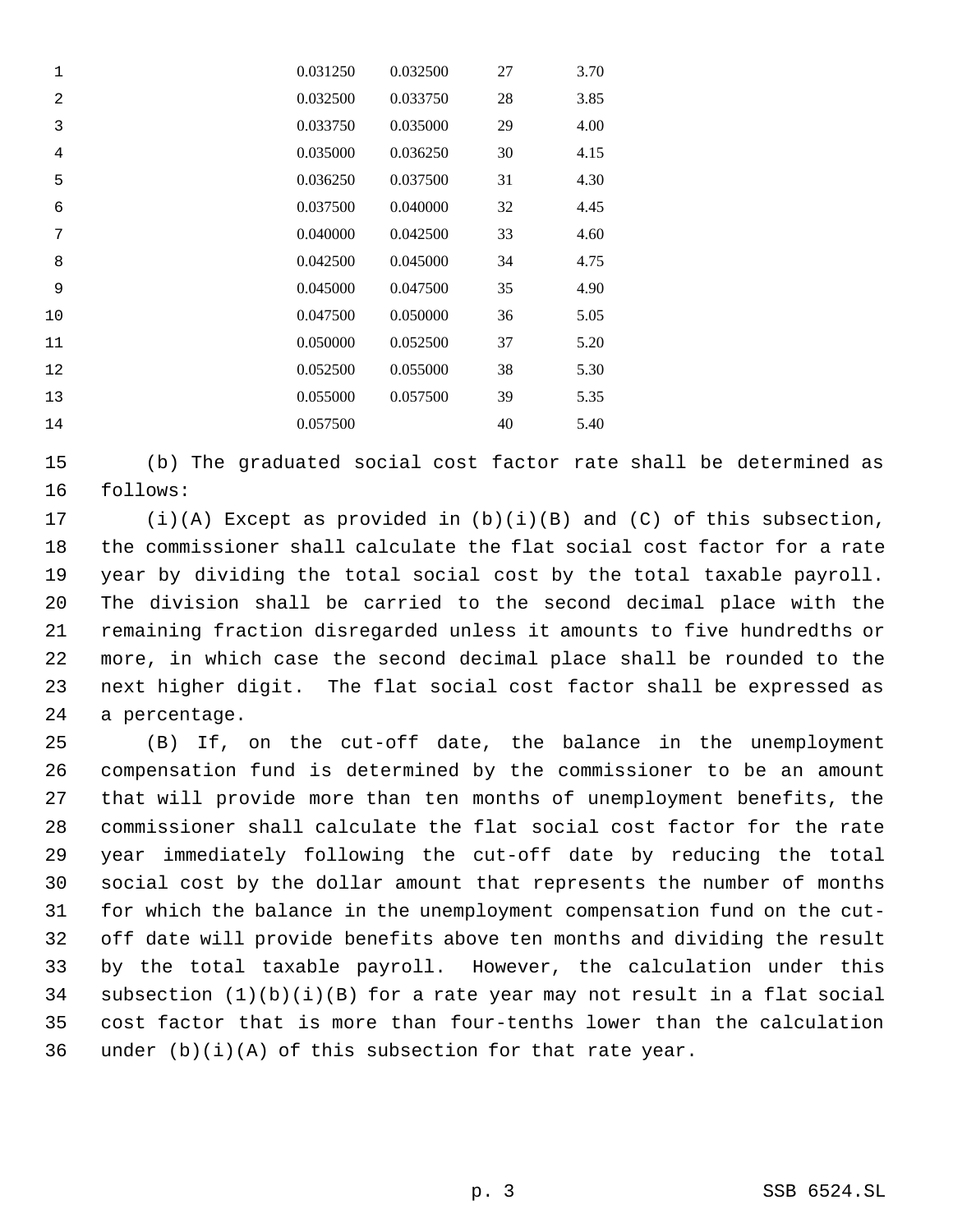For the purposes of this subsection, the commissioner shall determine the number of months of unemployment benefits in the unemployment compensation fund using the benefit cost rate for the average of the three highest calendar benefit cost rates in the twenty consecutive completed calendar years immediately preceding the cut-off date or a period of consecutive calendar years immediately preceding the cut-off date that includes three recessions, if longer.

 (C) The minimum flat social cost factor calculated under this subsection (1)(b) shall be six-tenths of one percent, except that if the balance in the unemployment compensation fund is determined by the commissioner to be an amount that will provide:

 (I) At least twelve months but less than fourteen months of 13 unemployment benefits, the minimum shall be five-tenths of one percent; or

 (II) At least fourteen months of unemployment benefits, the minimum shall be five-tenths of one percent, except that, for employers in rate class 1, the minimum shall be forty-five hundredths of one percent.

 (ii)(A) Except as provided in (b)(ii)(B) of this subsection, the graduated social cost factor rate for each employer in the array is the flat social cost factor multiplied by the percentage specified as follows for the rate class to which the employer has been assigned in (a)(ii) of this subsection, except that the sum of an employer's array calculation factor rate and the graduated social cost factor rate may not exceed six and five-tenths percent or, for employers whose North American industry classification system code is within "111," "112," "1141," "115," "3114," "3117," "42448," or "49312," may not exceed six percent through rate year 2007 and may not exceed five and seven-tenths percent for rate years 2008 and 2009:

- (I) Rate class 1 78 percent;
- (II) Rate class 2 82 percent;
- (III) Rate class 3 86 percent;
- (IV) Rate class 4 90 percent;
- (V) Rate class 5 94 percent;
- (VI) Rate class 6 98 percent;
- (VII) Rate class 7 102 percent;
- (VIII) Rate class 8 106 percent;
- (IX) Rate class 9 110 percent;
- (X) Rate class 10 114 percent;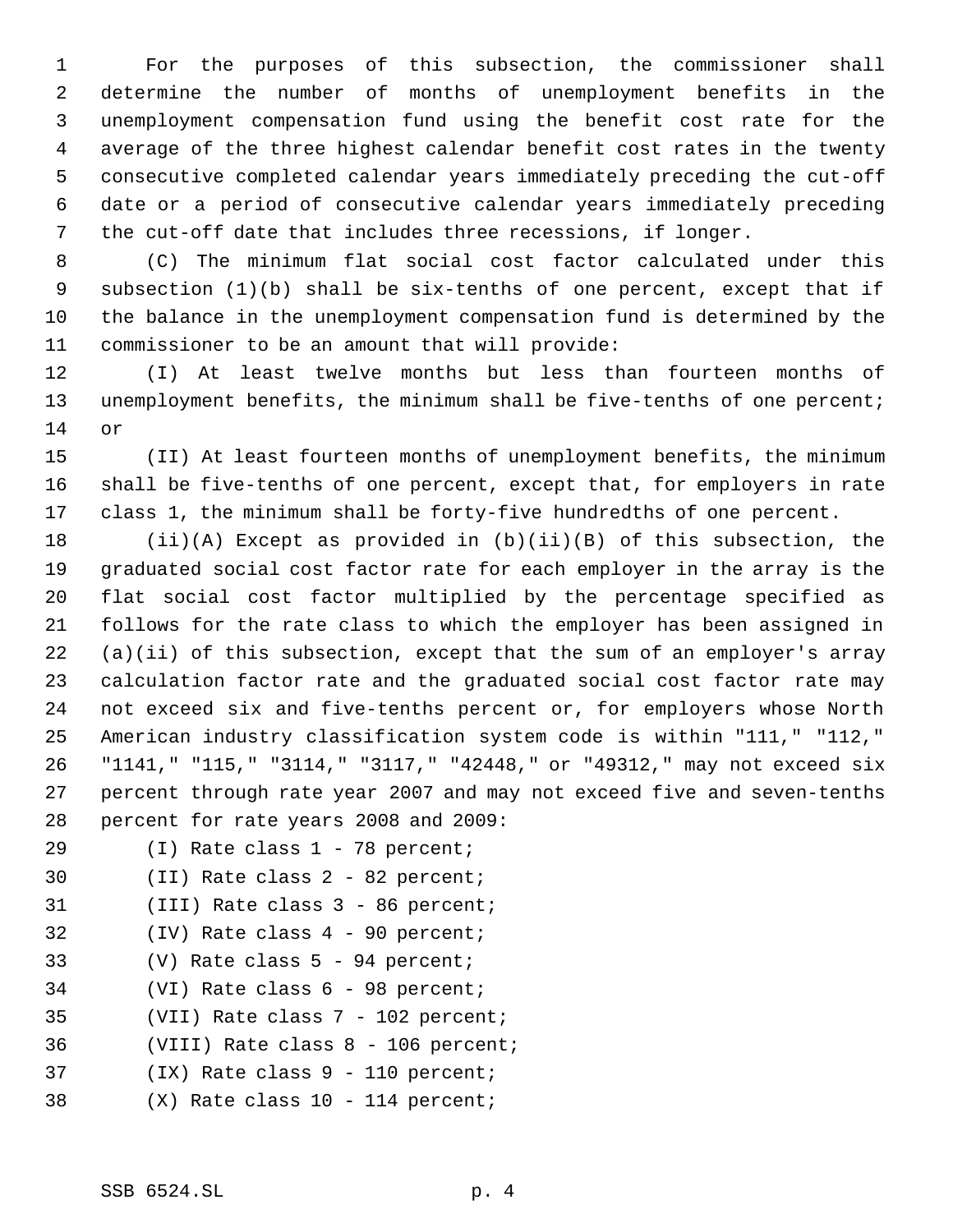- 
- (XI) Rate class 11 118 percent; and

(XII) Rate classes 12 through 40 - 120 percent.

 (B) For contributions assessed beginning July 1, 2005, through December 31, 2007, for employers whose North American industry classification system code is "111," "112," "1141," "115," "3114," "3117," "42448," or "49312," the graduated social cost factor rate is zero.

(iii) For the purposes of this section:

 (A) "Total social cost" means the amount calculated by subtracting the array calculation factor contributions paid by all employers with respect to the four consecutive calendar quarters immediately preceding the computation date and paid to the employment security department by the cut-off date from the total unemployment benefits paid to claimants in the same four consecutive calendar quarters. To calculate the flat social cost factor for rate year 2005, the commissioner shall calculate the total social cost using the array calculation factor contributions that would have been required to be paid by all employers in the calculation period if (a) of this subsection had been in effect for the relevant period. To calculate the flat social cost factor for rate years 2010 and 2011, the forty-five dollar increase paid as part of an individual's weekly benefit amount as provided in RCW 50.20.1201 shall not be considered for purposes of calculating the total unemployment benefits paid to claimants in the four consecutive calendar quarters immediately preceding the computation date.

 (B) "Total taxable payroll" means the total amount of wages subject to tax, as determined under RCW 50.24.010, for all employers in the four consecutive calendar quarters immediately preceding the computation date and reported to the employment security department by the cut-off date.

 (c) For employers who do not meet the definition of "qualified employer" by reason of failure to pay contributions when due:

 (i) The array calculation factor rate shall be two-tenths higher than that in rate class 40, except employers who have an approved agency-deferred payment contract by September 30th of the previous rate year. If any employer with an approved agency-deferred payment contract fails to make any one of the succeeding deferred payments or fails to submit any succeeding tax report and payment in a timely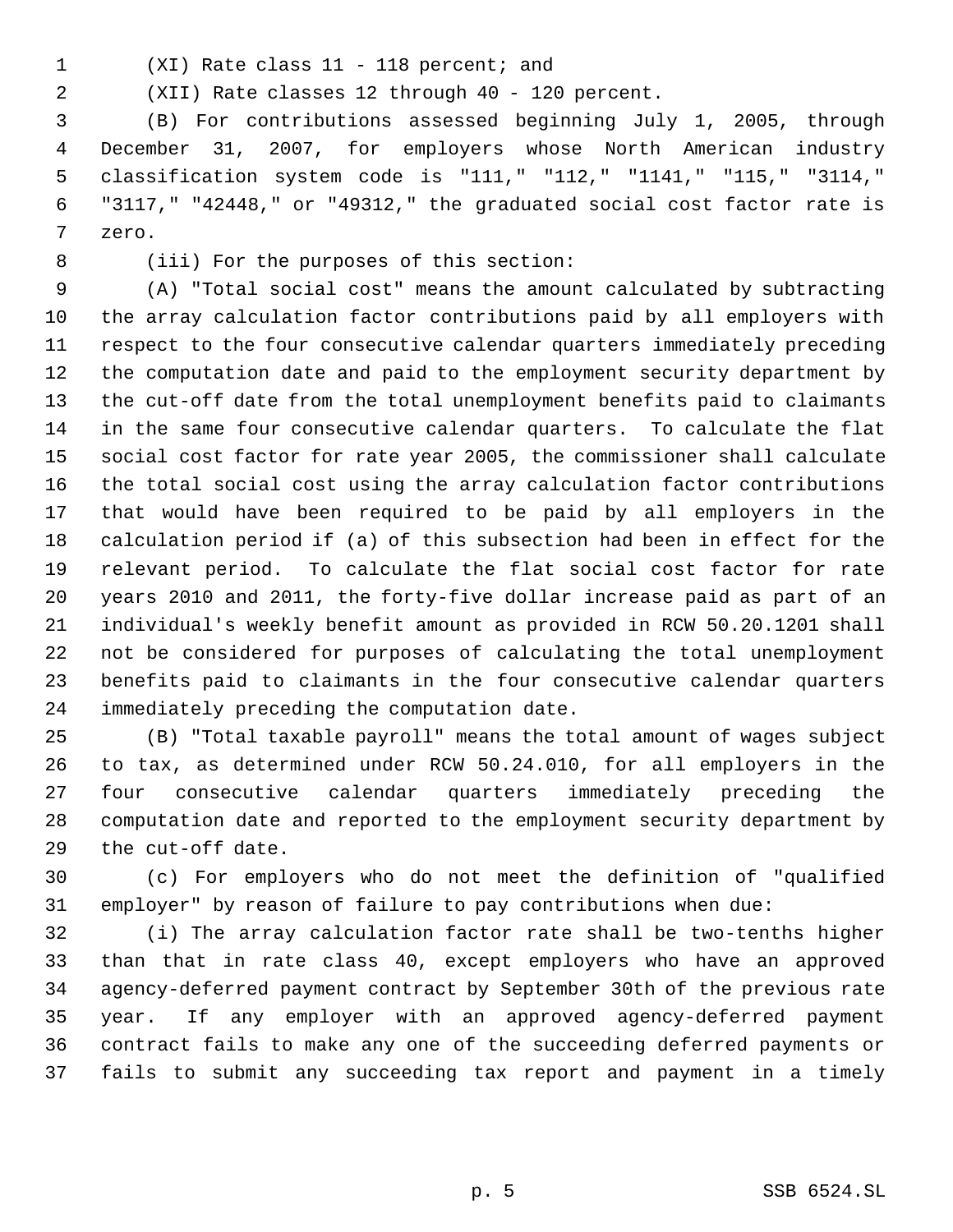manner, the employer's tax rate shall immediately revert to an array 2 calculation factor rate two-tenths higher than that in rate class 40; and

 (ii) The social cost factor rate shall be the social cost factor rate assigned to rate class 40 under (b)(ii) of this subsection.

(d) For all other employers not qualified to be in the array:

(i) For rate years 2005, 2006, and 2007:

 (A) The array calculation factor rate shall be a rate equal to the average industry array calculation factor rate as determined by the commissioner, plus fifteen percent of that amount; however, the rate may not be less than one percent or more than the array calculation factor rate in rate class 40; and

 (B) The social cost factor rate shall be a rate equal to the average industry social cost factor rate as determined by the commissioner, plus fifteen percent of that amount, but not more than the social cost factor rate assigned to rate class 40 under (b)(ii) of this subsection.

(ii) For contributions assessed for rate years 2008 and 2009:

 (A) The array calculation factor rate shall be a rate equal to the average industry array calculation factor rate as determined by the commissioner, multiplied by the history factor, but not less than one percent or more than the array calculation factor rate in rate class 40;

 (B) The social cost factor rate shall be a rate equal to the average industry social cost factor rate as determined by the commissioner, multiplied by the history factor, but not more than the social cost factor rate assigned to rate class 40 under (b)(ii) of this subsection; and

 (C) The history factor shall be based on the total amounts of benefits charged and contributions paid in the three fiscal years ending prior to the computation date by employers not qualified to be in the array, other than employers in (c) of this subsection, who were first subject to contributions in the calendar year ending three years prior to the computation date. The commissioner shall calculate the history ratio by dividing the total amount of benefits charged by the total amount of contributions paid in this three-year period by these employers. The division shall be carried to the second decimal place with the remaining fraction disregarded unless it amounts to five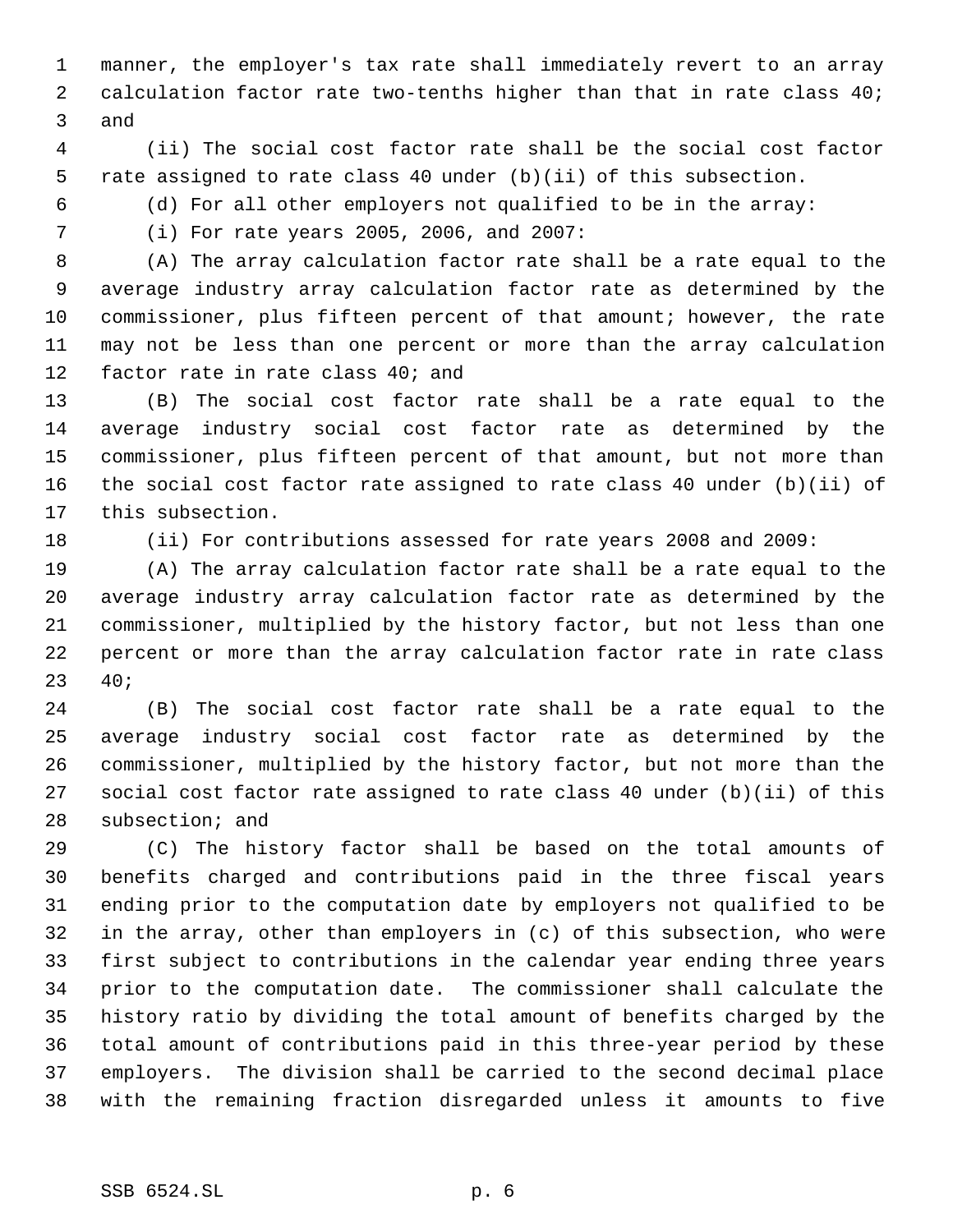one-hundredths or more, in which case the second decimal place shall be rounded to the next higher digit. The commissioner shall determine the history factor according to the history ratio as follows:

| 4  |              | History  |           | History   |
|----|--------------|----------|-----------|-----------|
| 5  |              | Ratio    |           | Factor    |
| 6  |              |          |           | (percent) |
| 7  |              | At least | Less than |           |
| 8  | $($ $\Gamma$ |          | .95       | 90        |
| 9  | (II)         | .95      | 1.05      | 100       |
| 10 | (III)        | 1.05     |           | 115       |

 (2) For contributions assessed in rate year 2010 and thereafter, the contribution rate for each employer subject to contributions under RCW 50.24.010 shall be the sum of the array calculation factor rate and the graduated social cost factor rate determined under this subsection, and the solvency surcharge determined under RCW 50.29.041, if any.

 (a) The array calculation factor rate shall be determined as follows:

 (i) An array shall be prepared, listing all qualified employers in ascending order of their benefit ratios. The array shall show for each qualified employer: (A) Identification number; (B) benefit ratio; and (C) taxable payrolls for the four consecutive calendar quarters immediately preceding the computation date and reported to the employment security department by the cut-off date.

 (ii) Each employer in the array shall be assigned to one of forty rate classes according to his or her benefit ratio as follows, and, except as provided in RCW 50.29.026, the array calculation factor rate for each employer in the array shall be the rate specified in the rate class to which the employer has been assigned:

| 29 |          | <b>Benefit Ratio</b> | Rate  | Rate      |
|----|----------|----------------------|-------|-----------|
| 30 | At least | Less than            | Class | (percent) |
| 31 |          | 0.000001             |       | 0.00      |
| 32 | 0.000001 | 0.001250             |       | 0.11      |
| 33 | 0.001250 | 0.002500             | 3     | 0.22      |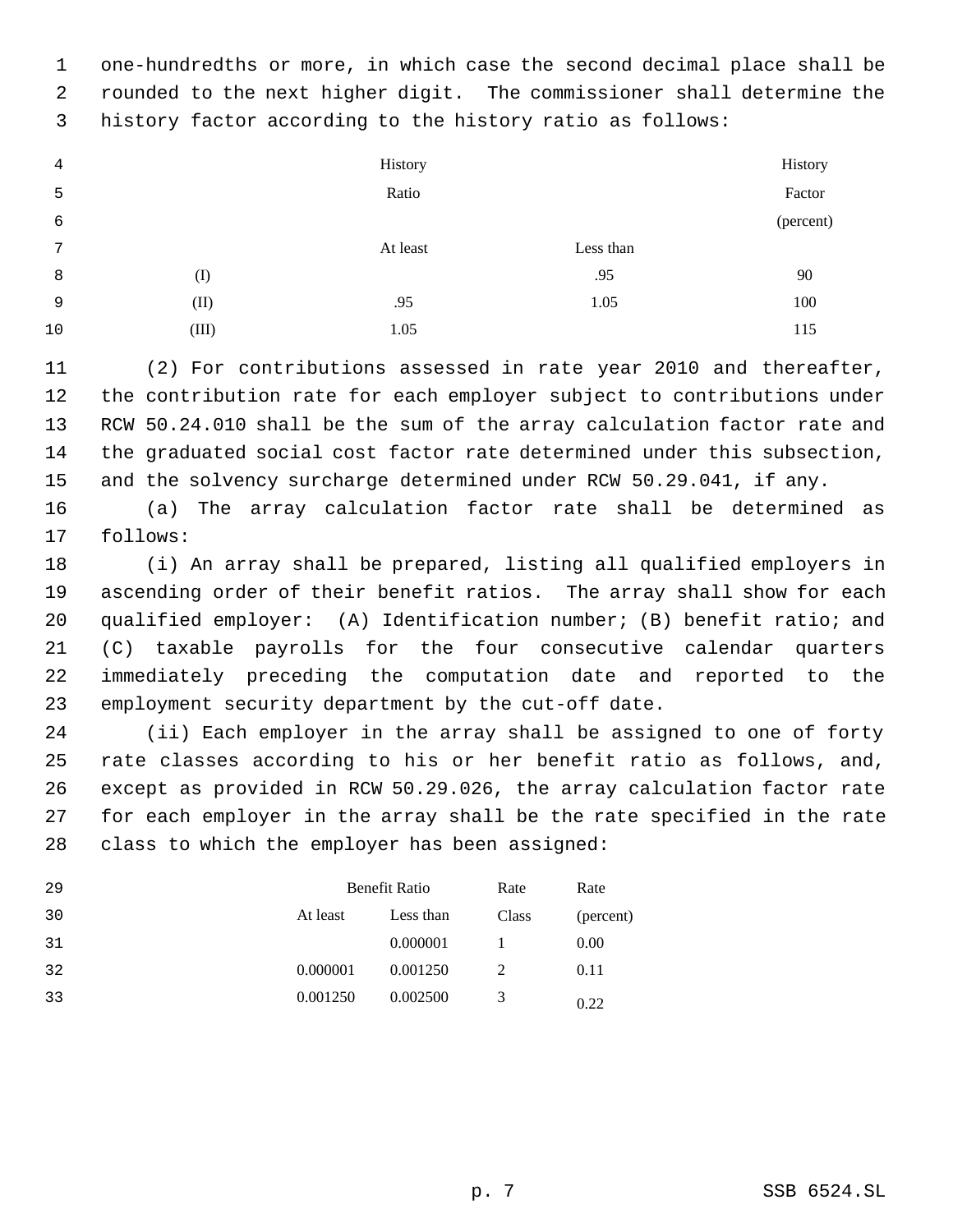| 1              | 0.002500 | 0.003750 | $\overline{\mathcal{A}}$ | 0.33 |
|----------------|----------|----------|--------------------------|------|
| $\sqrt{2}$     | 0.003750 | 0.005000 | 5                        | 0.43 |
| 3              | 0.005000 | 0.006250 | 6                        | 0.54 |
| $\overline{4}$ | 0.006250 | 0.007500 | $\tau$                   | 0.65 |
| 5              | 0.007500 | 0.008750 | 8                        | 0.76 |
| 6              | 0.008750 | 0.010000 | 9                        | 0.88 |
| 7              | 0.010000 | 0.011250 | 10                       | 1.01 |
| 8              | 0.011250 | 0.012500 | 11                       | 1.14 |
| 9              | 0.012500 | 0.013750 | 12                       | 1.28 |
| $10$           | 0.013750 | 0.015000 | 13                       | 1.41 |
| 11             | 0.015000 | 0.016250 | 14                       | 1.54 |
| 12             | 0.016250 | 0.017500 | 15                       | 1.67 |
| 13             | 0.017500 | 0.018750 | 16                       | 1.80 |
| 14             | 0.018750 | 0.020000 | 17                       | 1.94 |
| 15             | 0.020000 | 0.021250 | 18                       | 2.07 |
| 16             | 0.021250 | 0.022500 | 19                       | 2.20 |
| 17             | 0.022500 | 0.023750 | 20                       | 2.38 |
| $18\,$         | 0.023750 | 0.025000 | 21                       | 2.50 |
| 19             | 0.025000 | 0.026250 | 22                       | 2.63 |
| 20             | 0.026250 | 0.027500 | 23                       | 2.75 |
| 21             | 0.027500 | 0.028750 | 24                       | 2.88 |
| 22             | 0.028750 | 0.030000 | 25                       | 3.00 |
| 23             | 0.030000 | 0.031250 | 26                       | 3.13 |
| 24             | 0.031250 | 0.032500 | 27                       | 3.25 |
| 25             | 0.032500 | 0.033750 | 28                       | 3.38 |
| 26             | 0.033750 | 0.035000 | 29                       | 3.50 |
| 27             | 0.035000 | 0.036250 | 30                       | 3.63 |
| 28             | 0.036250 | 0.037500 | 31                       | 3.75 |
| 29             | 0.037500 | 0.040000 | 32                       | 4.00 |
| 30             | 0.040000 | 0.042500 | 33                       | 4.25 |
| 31             | 0.042500 | 0.045000 | 34                       | 4.50 |
| 32             | 0.045000 | 0.047500 | 35                       | 4.75 |
| 33             | 0.047500 | 0.050000 | 36                       | 5.00 |
| 34             | 0.050000 | 0.052500 | 37                       | 5.15 |
| 35             | 0.052500 | 0.055000 | 38                       | 5.25 |
| 36             | 0.055000 | 0.057500 | 39                       | 5.30 |
| 37             | 0.057500 |          | 40                       | 5.40 |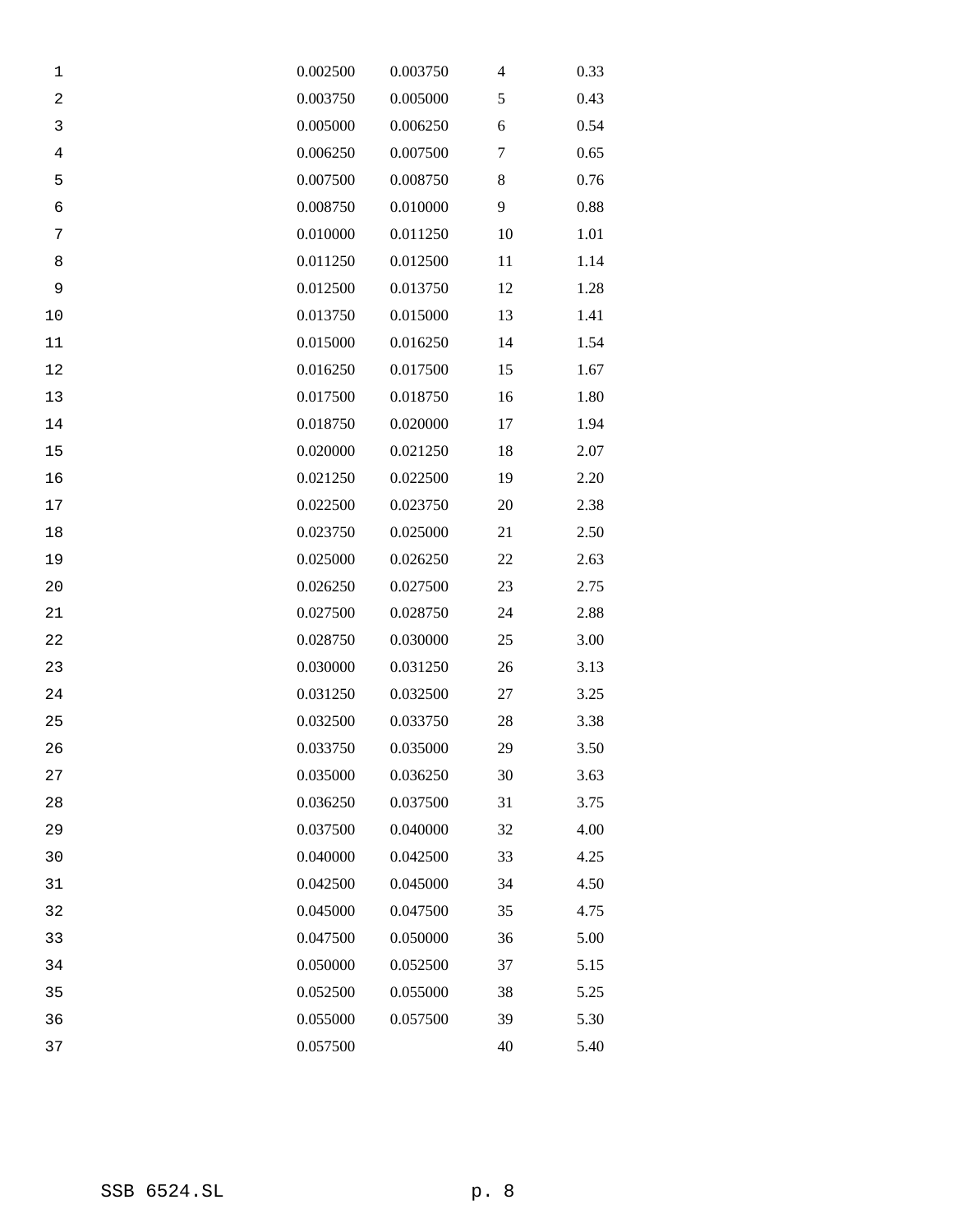(b) The graduated social cost factor rate shall be determined as follows:

 (i)(A) Except as provided in (b)(i)(B) and (C) of this subsection, the commissioner shall calculate the flat social cost factor for a rate year by dividing the total social cost by the total taxable payroll. The division shall be carried to the second decimal place with the remaining fraction disregarded unless it amounts to five hundredths or more, in which case the second decimal place shall be rounded to the next higher digit. The flat social cost factor shall be expressed as a percentage.

 (B) If, on the cut-off date, the balance in the unemployment compensation fund is determined by the commissioner to be an amount that will provide more than ten months of unemployment benefits, the commissioner shall calculate the flat social cost factor for the rate year immediately following the cut-off date by reducing the total social cost by the dollar amount that represents the number of months for which the balance in the unemployment compensation fund on the cut- off date will provide benefits above ten months and dividing the result by the total taxable payroll. However, the calculation under this subsection (2)(b)(i)(B) for a rate year may not result in a flat social cost factor that is more than four-tenths lower than the calculation 22 under  $(b)(i)(A)$  of this subsection for that rate year.

 For the purposes of this subsection, the commissioner shall determine the number of months of unemployment benefits in the unemployment compensation fund using the benefit cost rate for the average of the three highest calendar benefit cost rates in the twenty consecutive completed calendar years immediately preceding the cut-off date or a period of consecutive calendar years immediately preceding the cut-off date that includes three recessions, if longer.

 (C) The minimum flat social cost factor calculated under this subsection (2)(b) shall be six-tenths of one percent, except that if the balance in the unemployment compensation fund is determined by the commissioner to be an amount that will provide:

 (I) At least ten months but less than eleven months of unemployment benefits, the minimum shall be five-tenths of one percent; or

 (II) At least eleven months but less than twelve months of unemployment benefits, the minimum shall be forty-five hundredths of one percent; or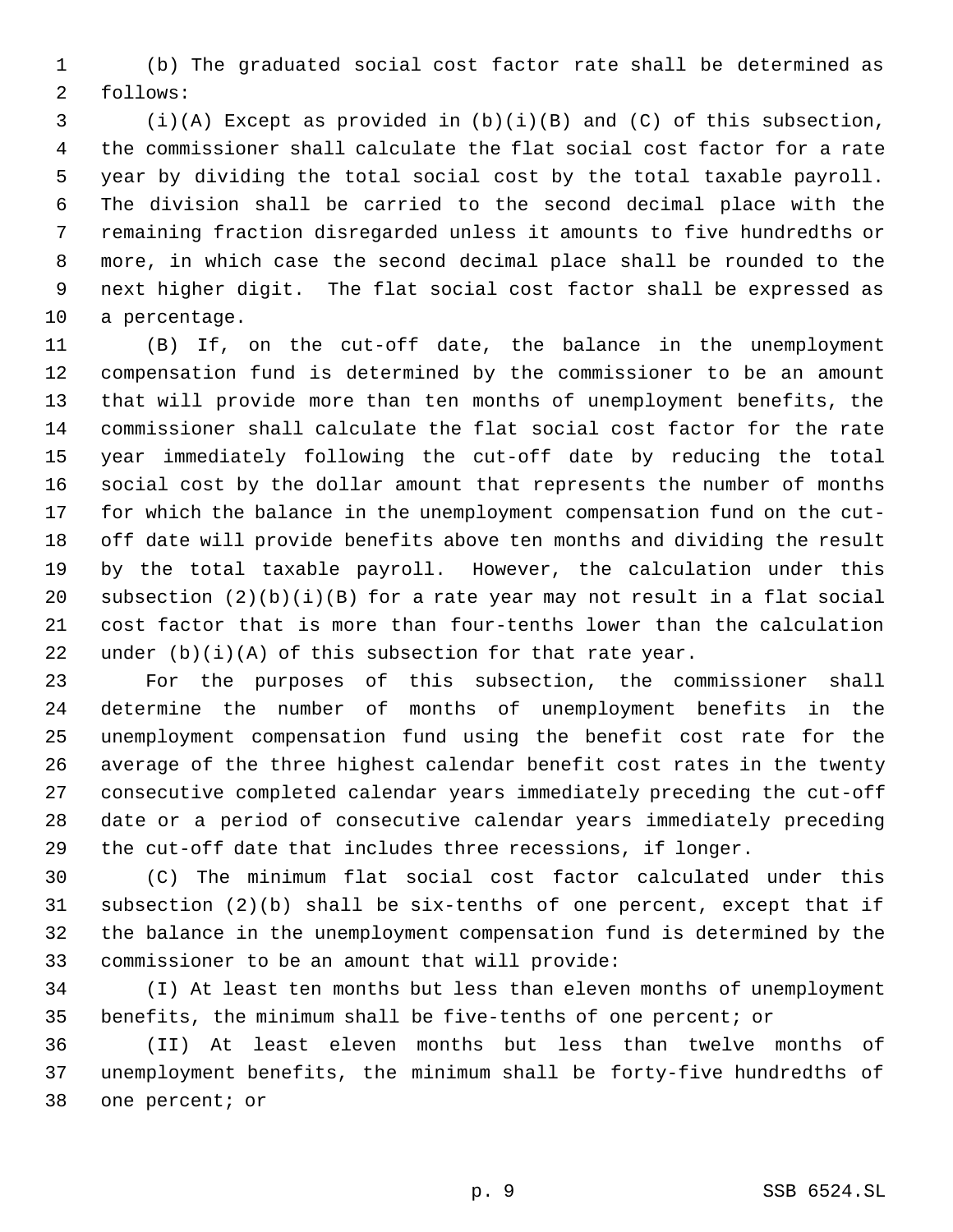(III) At least twelve months but less than thirteen months of 2 unemployment benefits, the minimum shall be four-tenths of one percent; or

 (IV) At least thirteen months but less than fifteen months of unemployment benefits, the minimum shall be thirty-five hundredths of one percent; or

 (V) At least fifteen months but less than seventeen months of unemployment benefits, the minimum shall be twenty-five hundredths of one percent; or

 (VI) At least seventeen months but less than eighteen months of unemployment benefits, the minimum shall be fifteen hundredths of one percent; or

 (VII) At least eighteen months of unemployment benefits, the minimum shall be fifteen hundredths of one percent through rate year 2011 and shall be zero thereafter.

 (ii) The graduated social cost factor rate for each employer in the array is the flat social cost factor multiplied by the percentage specified as follows for the rate class to which the employer has been assigned in (a)(ii) of this subsection, except that the sum of an employer's array calculation factor rate and the graduated social cost factor rate may not exceed six percent or, for employers whose North American industry classification system code is within "111," "112," "1141," "115," "3114," "3117," "42448," or "49312," may not exceed five and four-tenths percent:

| 25 |  |  |  |  |  |  | $(A)$ Rate class 1 - 78 percent; |
|----|--|--|--|--|--|--|----------------------------------|
|----|--|--|--|--|--|--|----------------------------------|

| 26 |  |  |  |  |  | (B) Rate class 2 - 82 percent; |
|----|--|--|--|--|--|--------------------------------|
|----|--|--|--|--|--|--------------------------------|

- (C) Rate class 3 86 percent;
- (D) Rate class 4 90 percent;
- (E) Rate class 5 94 percent;
- (F) Rate class 6 98 percent;
- (G) Rate class 7 102 percent;
- (H) Rate class 8 106 percent;
- (I) Rate class 9 110 percent;
- (J) Rate class 10 114 percent;
- (K) Rate class 11 118 percent; and
- (L) Rate classes 12 through 40 120 percent.
- (iii) For the purposes of this section: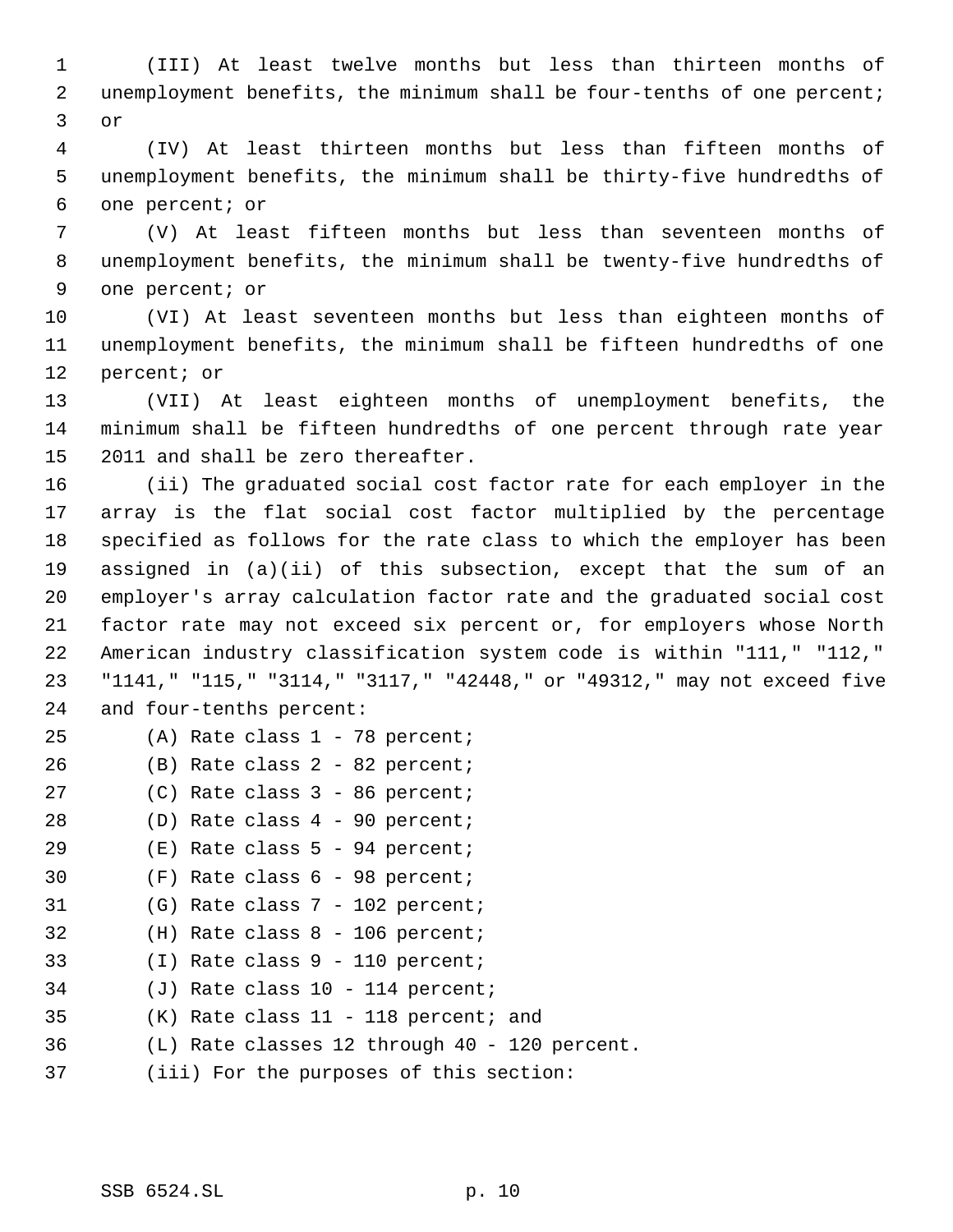(A) "Total social cost" means the amount calculated by subtracting the array calculation factor contributions paid by all employers with respect to the four consecutive calendar quarters immediately preceding the computation date and paid to the employment security department by the cut-off date from the total unemployment benefits paid to claimants in the same four consecutive calendar quarters.

 (B) "Total taxable payroll" means the total amount of wages subject to tax, as determined under RCW 50.24.010, for all employers in the four consecutive calendar quarters immediately preceding the computation date and reported to the employment security department by the cut-off date.

 (c) For employers who do not meet the definition of "qualified employer" by reason of failure to pay contributions when due:

(i) For rate years through 2010:

 (A) The array calculation factor rate shall be two-tenths higher than that in rate class 40, except employers who have an approved agency-deferred payment contract by September 30th of the previous rate year. If any employer with an approved agency-deferred payment contract fails to make any one of the succeeding deferred payments or fails to submit any succeeding tax report and payment in a timely manner, the employer's tax rate shall immediately revert to an array 22 calculation factor rate two-tenths higher than that in rate class 40; and

 (( $(\overrightarrow{\pm i})$ ) (B) The social cost factor rate shall be the social cost factor rate assigned to rate class 40 under (b)(ii) of this subsection. 26 (ii) For rate years 2011 and thereafter:

 $( A)(I)$  For an employer who does not enter into an approved agency-28 deferred payment contract as described in (c)(ii)(A)(II) or (III) of this subsection, the array calculation factor rate shall be the rate it would have been if the employer had not been delinquent in payment plus 31 an additional one percent or, if the employer is delinquent in payment 32 for a second or more consecutive year, an additional two percent;

 (II) For an employer who enters an approved agency-deferred payment 34 contract by September 30th of the previous rate year, the array calculation factor rate shall be the rate it would have been if the employer had not been delinquent in payment;

 (III) For an employer who enters an approved agency-deferred payment contract after September 30th of the previous rate year, but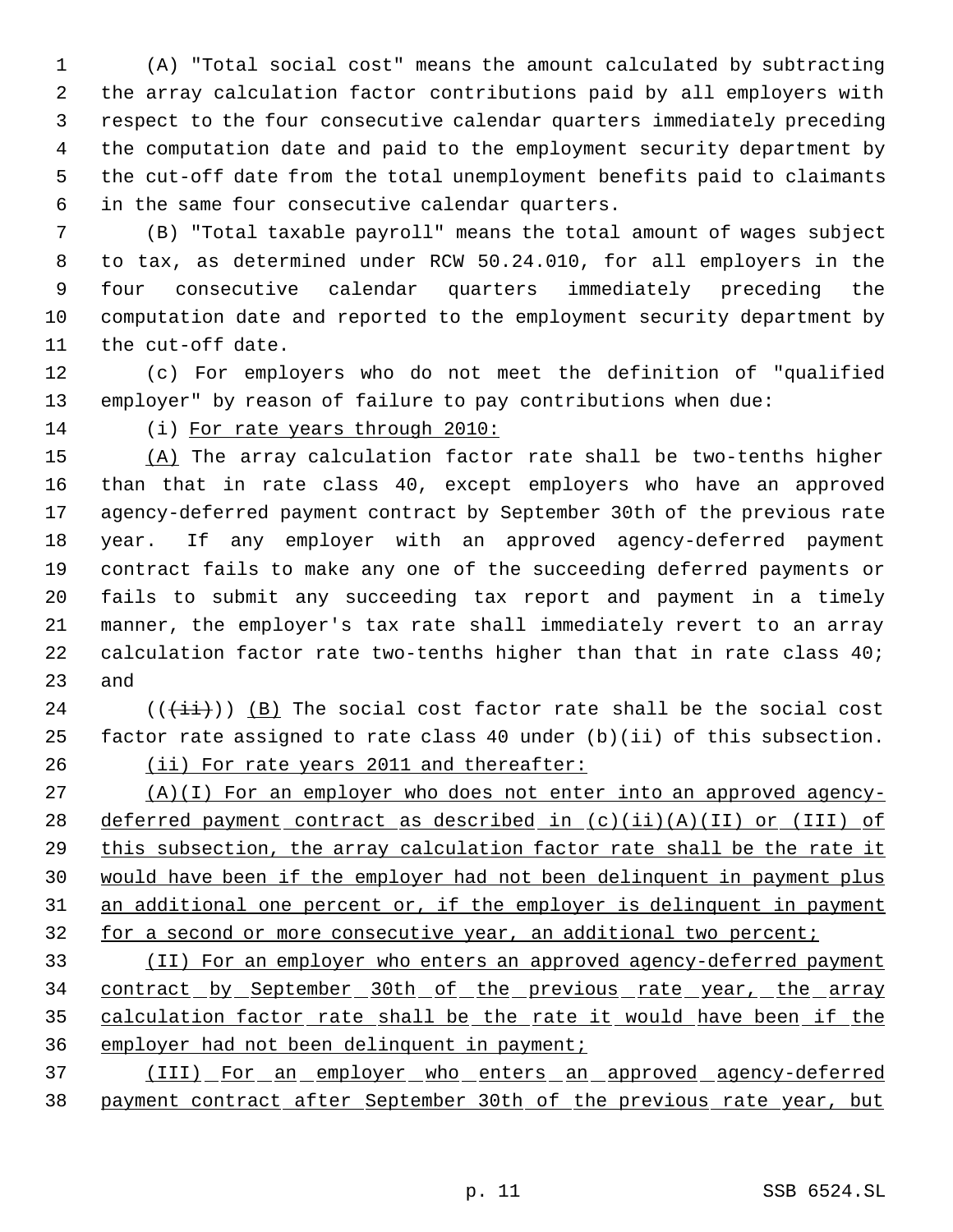1 within thirty days of the date the department sent its first tax rate 2 notice, the array calculation factor rate shall be the rate it would have been had the employer not been delinquent in payment plus an additional one-half of one percent or, if the employer is delinquent in payment for a second or more consecutive year, an additional one and one-half percent;

 (IV) For an employer who enters an approved agency-deferred payment contract as described in (c)(ii)(A)(II) or (III) of this subsection, 9 but who fails to make any one of the succeeding deferred payments or 10 fails to submit any succeeding tax report and payment in a timely 11 manner, the array calculation factor rate shall immediately revert to 12 the applicable array calculation factor rate under  $(c)(ii)(A)(I)$  of 13 this subsection; and

 (B) The social cost factor rate shall be the social cost factor 15 rate assigned to rate class 40 under (b)(ii) of this subsection.

(d) For all other employers not qualified to be in the array:

 (i) The array calculation factor rate shall be a rate equal to the average industry array calculation factor rate as determined by the commissioner, multiplied by the history factor, but not less than one percent or more than the array calculation factor rate in rate class 40;

 (ii) The social cost factor rate shall be a rate equal to the average industry social cost factor rate as determined by the commissioner, multiplied by the history factor, but not more than the social cost factor rate assigned to rate class 40 under (b)(ii) of this subsection; and

 (iii) The history factor shall be based on the total amounts of benefits charged and contributions paid in the three fiscal years ending prior to the computation date by employers not qualified to be in the array, other than employers in (c) of this subsection, who were first subject to contributions in the calendar year ending three years prior to the computation date. The commissioner shall calculate the history ratio by dividing the total amount of benefits charged by the total amount of contributions paid in this three-year period by these employers. The division shall be carried to the second decimal place with the remaining fraction disregarded unless it amounts to five one-hundredths or more, in which case the second decimal place shall be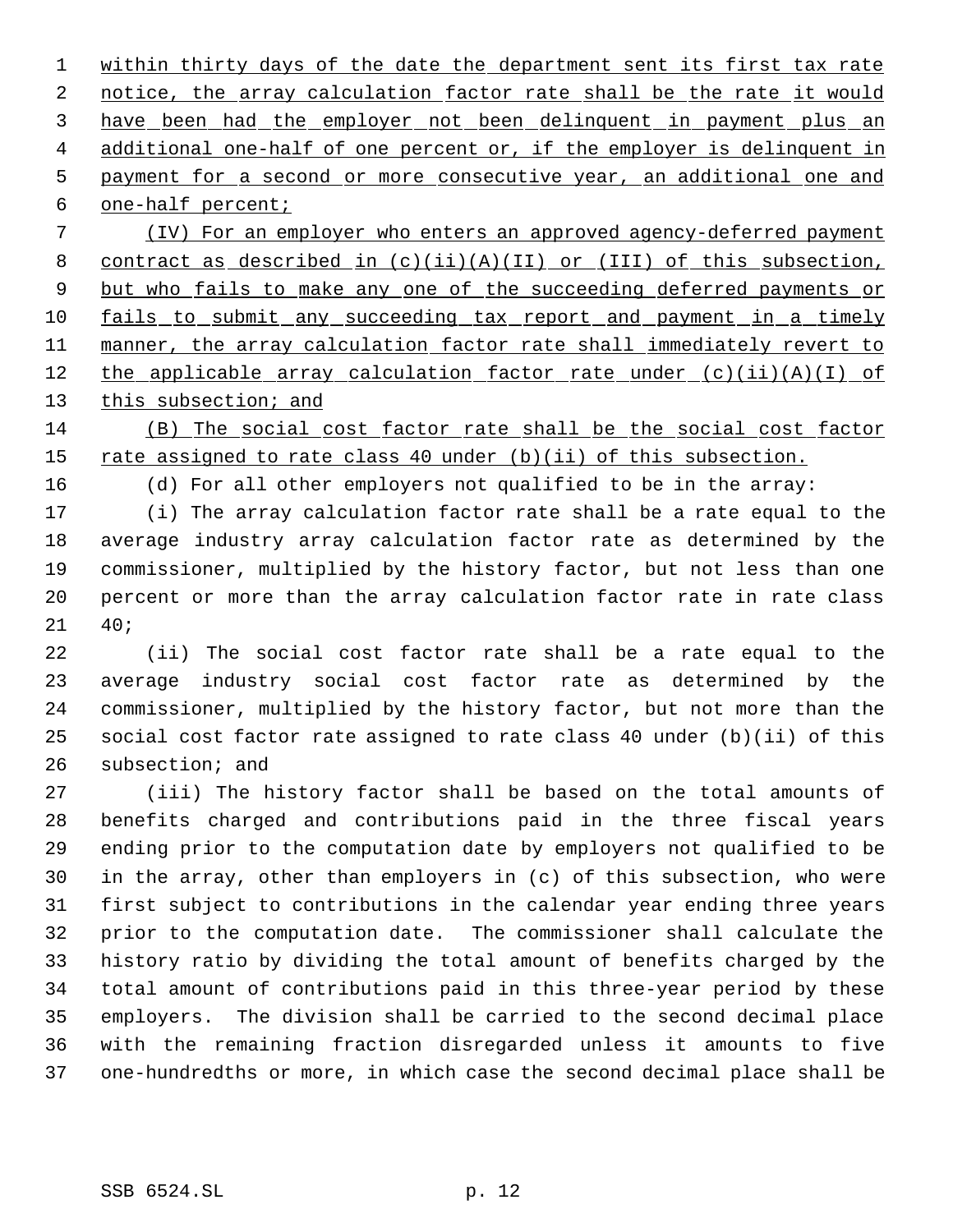rounded to the next higher digit. The commissioner shall determine the history factor according to the history ratio as follows:

| 3 |     | History  |           | History   |
|---|-----|----------|-----------|-----------|
| 4 |     | Ratio    |           | Factor    |
| 5 |     |          |           | (percent) |
| 6 |     | At least | Less than |           |
| 7 | (A) |          | .95       | 90        |
| 8 | (B) | .95      | 1.05      | 100       |
| 9 | (C) | 1.05     |           | 115       |

 (3) Assignment of employers by the commissioner to industrial classification, for purposes of this section, shall be in accordance with established classification practices found in the North American industry classification system code.

 NEW SECTION. **Sec. 2.** A new section is added to chapter 50.12 RCW to read as follows:

 An employer that knowingly fails to register with the department and obtain an employment security account number, as required under RCW 50.12.070(2), is subject to a penalty not to exceed one thousand dollars per quarter or two times the taxes due per quarter, whichever is greater. This penalty is in addition to all other penalties and is in addition to higher rates for employers that do not meet the definition of "qualified employer" under RCW 50.29.010. This penalty does not apply if the employer can prove that it had good cause to believe that it was not required to register with the department.

 NEW SECTION. **Sec. 3.** If any part of this act is found to be in conflict with federal requirements that are a prescribed condition to the allocation of federal funds to the state or the eligibility of employers in this state for federal unemployment tax credits, the conflicting part of this act is inoperative solely to the extent of the conflict, and the finding or determination does not affect the operation of the remainder of this act. Rules adopted under this act must meet federal requirements that are a necessary condition to the